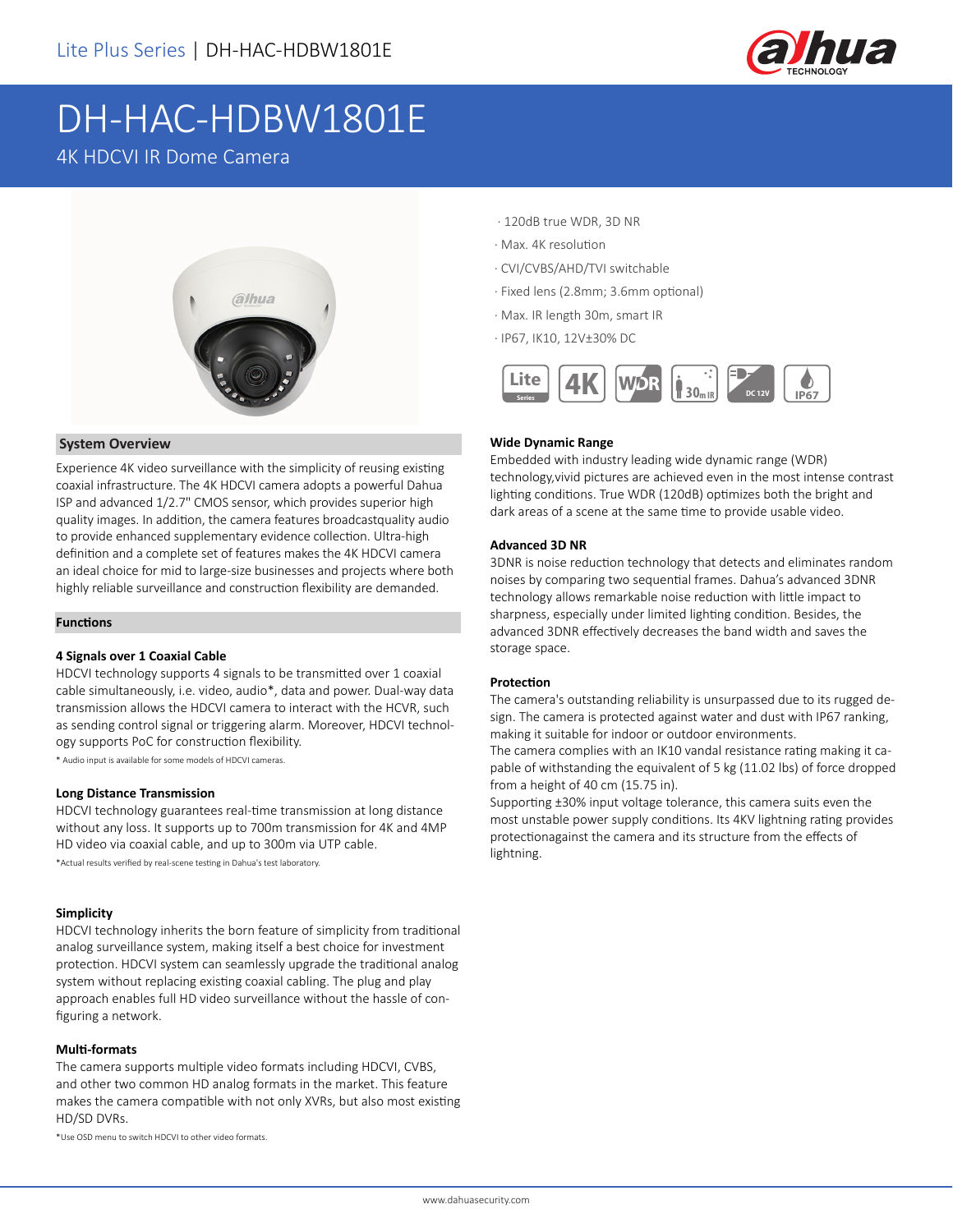## Lite Plus Series | DH-HAC-HDBW1801E

#### **Technical Specification**

Mount Type M12

Max. Aperture F2.0

Iris Type Fixed iris

Close Focus Distance 1m/1.8m (3.28ft/5.9ft)

Focal Length 2.8mm; 3.6mm

#### Camera

| Image Sensor             | 1/2.7 inch CMOS                                                 |
|--------------------------|-----------------------------------------------------------------|
| <b>Effective Pixels</b>  | 3840 (H)×2160 (V), 4K                                           |
| Electronic Shutter Speed | PAL: 1/3s-1/100000s<br>NTSC: 1/4s-1/100000s                     |
| Minimum Illumination     | 0.03Lux/F2.0, 30IRE, OLux IR on                                 |
| <b>IR Distance</b>       | Distance up to 30m (98.42ft)                                    |
| IR On/Off Control        | Auto;manual                                                     |
| IR LED Number            | 12                                                              |
| Pan/Tilt/Rotation Range  | Pan: 0°-355°<br>Tilt: $0^\circ - 65^\circ$<br>Rotation: 0°-355° |
| Lens                     |                                                                 |
| Lens Type                | Fixed focal                                                     |

Angle of View 2.8mm: 125°×105°×56° (diagonal×horizontal×vertical) 3.6mm: 104°×87°×47° (diagonal×horizontal×vertical)

Lens Detect Observe Recognize Identify 3.6mm 107m(351ft) 43m(141ft) 21m(69ft) 11m(36ft) 6mm 160m(525ft) 64m(210ft) 32m(105ft) 16m(52ft)

| Certifications               |                                                                                                                                   |
|------------------------------|-----------------------------------------------------------------------------------------------------------------------------------|
| Certifications               | CE (EN55032, EN55024, EN50130-4)<br>FCC (CFR 47 FCC Part 15 subpartB, ANSI C63.4-2014)<br>UL (UL60950-1+CAN/CSA C22.2 No.60950-1) |
| Port                         |                                                                                                                                   |
| Video Port                   | Video output choices of CVI/TVI/AHD/CVBS by one<br><b>BNC</b> port                                                                |
| Power                        |                                                                                                                                   |
| Power Supply                 | 12V +30% DC                                                                                                                       |
| Power Consumption            | Max 4.8W (12V DC, IR on)                                                                                                          |
| <b>Fnvironment</b>           |                                                                                                                                   |
| <b>Operating Temperature</b> | -40°C to +60°C (-40°F to 140°F);<95% (non-<br>condensation)                                                                       |
| Storage Temperature          | -40°C to +60°C (-40°F to 140°F);<95% (non-<br>condensation)                                                                       |
| Protection Grade             | IP67; IK10                                                                                                                        |
| Structure                    |                                                                                                                                   |
| Casing                       | Metal throughout the whole casing                                                                                                 |
| Dimensions                   | Φ109.9mm×81.0mm (Φ4.33"×3.19")                                                                                                    |
| Net Weight                   | $0.32$ kg $(0.71$ lb)                                                                                                             |
| Gross Weight                 | $0.46$ kg $(1.01$ lb)                                                                                                             |

#### Video

DORI Distance

| Video Frame Rate        | CVI: 4K@15fps; 5M@20fps; 4M@25fps/30fps;<br><b>CVBS: PAL/NTSC</b><br>AHD: 4K@15fps; 5M@20fps; 4M@25fps/30fps<br>TVI: 4K@15fps; 5M@20fps; 4M@25fps/30fps |  |
|-------------------------|---------------------------------------------------------------------------------------------------------------------------------------------------------|--|
| Resolution              | 4K (3840×2160); 5M (2592×1944); 4M (2560×1440);<br>960H (960×576/960×480)                                                                               |  |
| Day/Night               | Auto switch by ICR                                                                                                                                      |  |
| BLC                     | BLC/HLC/WDR                                                                                                                                             |  |
| <b>WDR</b>              | 120dB/WDR                                                                                                                                               |  |
| White Balance           | Auto; manual                                                                                                                                            |  |
| Gain Control            | Auto; manual                                                                                                                                            |  |
| Noise Reduction         | 2D&3D NR                                                                                                                                                |  |
| Smart IR                | Yes                                                                                                                                                     |  |
| <b>Electronic Defog</b> | Yes                                                                                                                                                     |  |
| Digital Zoom            | 4X                                                                                                                                                      |  |
| Mirror                  | Off/On                                                                                                                                                  |  |
| Privacy Masking         | Off/On (8 area, rectangle)                                                                                                                              |  |